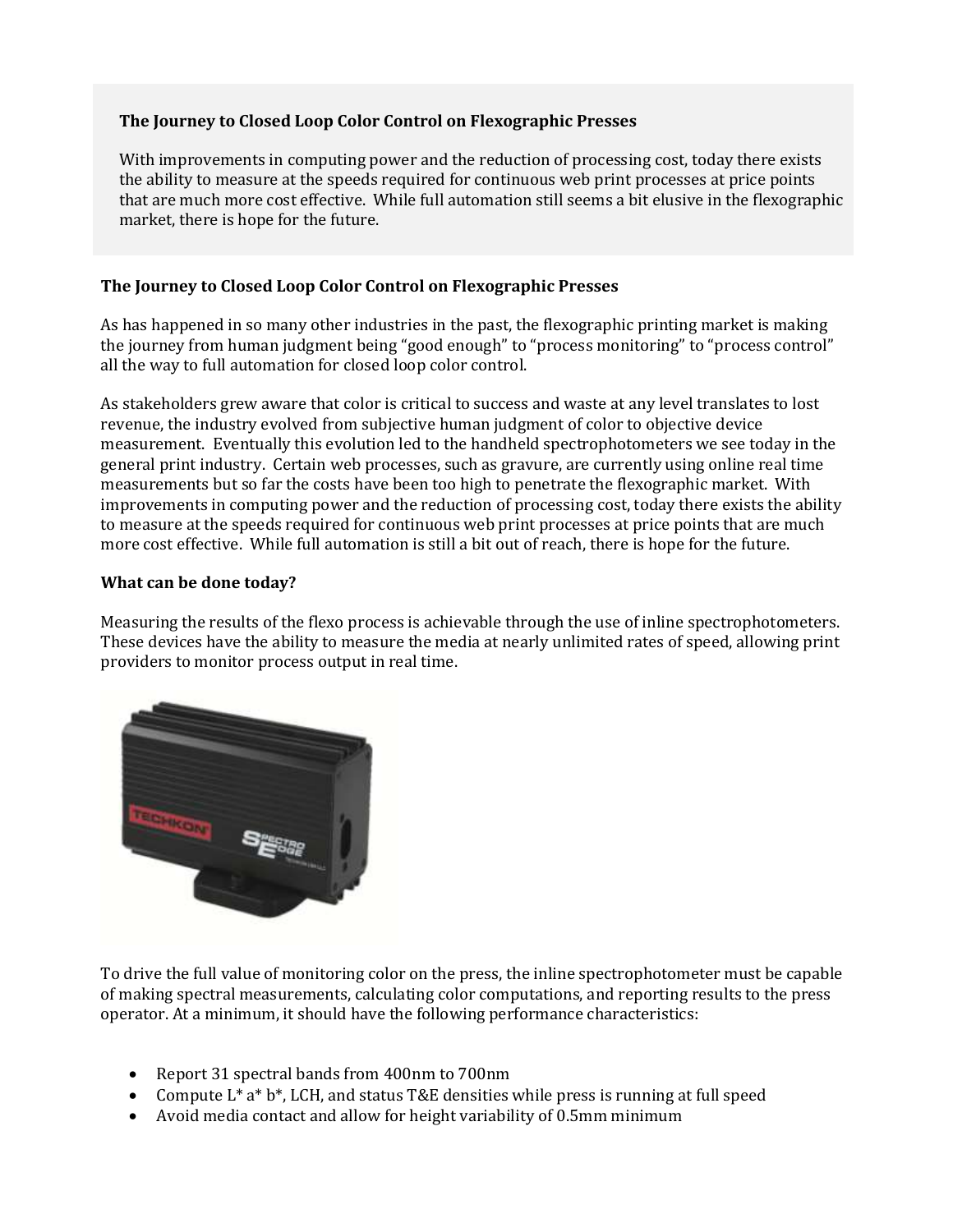Mounted on a traverse arm the measurement instrument is able to measure at any point across the web. This motion control makes it possible to measure and ensure the uniformity of color across the width of the web.



Typically this would require a color bar printed on the media along the direction of the press run, likely on either side of the web such that the results of the plate pressure can be monitored. The bar consists of solid and tint patches of each process color as well as overprints and gray balances. There may also be one or several (possibly all) spot colors included in the color bar to ensure that special colors such as those used for company logos are reproduced accurately.

The color bar though, is only an approximation of the actual colors in the field, and sometimes sheet and image size restriction don't leave any room for bars. A significant benefit of horizontal motion control of the spectrophotometer is that the operator can periodically measure, monitor, and, if necessary, correct spot colors and special process colors (logos, etc.) in the work. It can be compatible with on-press visual inspection system cameras to allow press operators to identify the places of critical color locations to be monitored in the work.

Likewise with a press synchronization system there exists the ability to position and time the measurement in such a way to measure in a field of print as long as the area is large and consistent enough for a valid measurement. Just like coordination with a camera based system this enables the measurement of specific elements of the printed page such as solid spot colors in a logo or critical solids printed by means of process color.

### **Using the measurements**

Using an inline spectrophotometer is only the beginning of what is needed to ensure that printing process results are meeting expectations. A system of instruments networked to a centralized computer and sophisticated process monitoring software is needed to display the information in a useable manner.

What are the variables that can be measured? Nearly all of the variables and the results of the process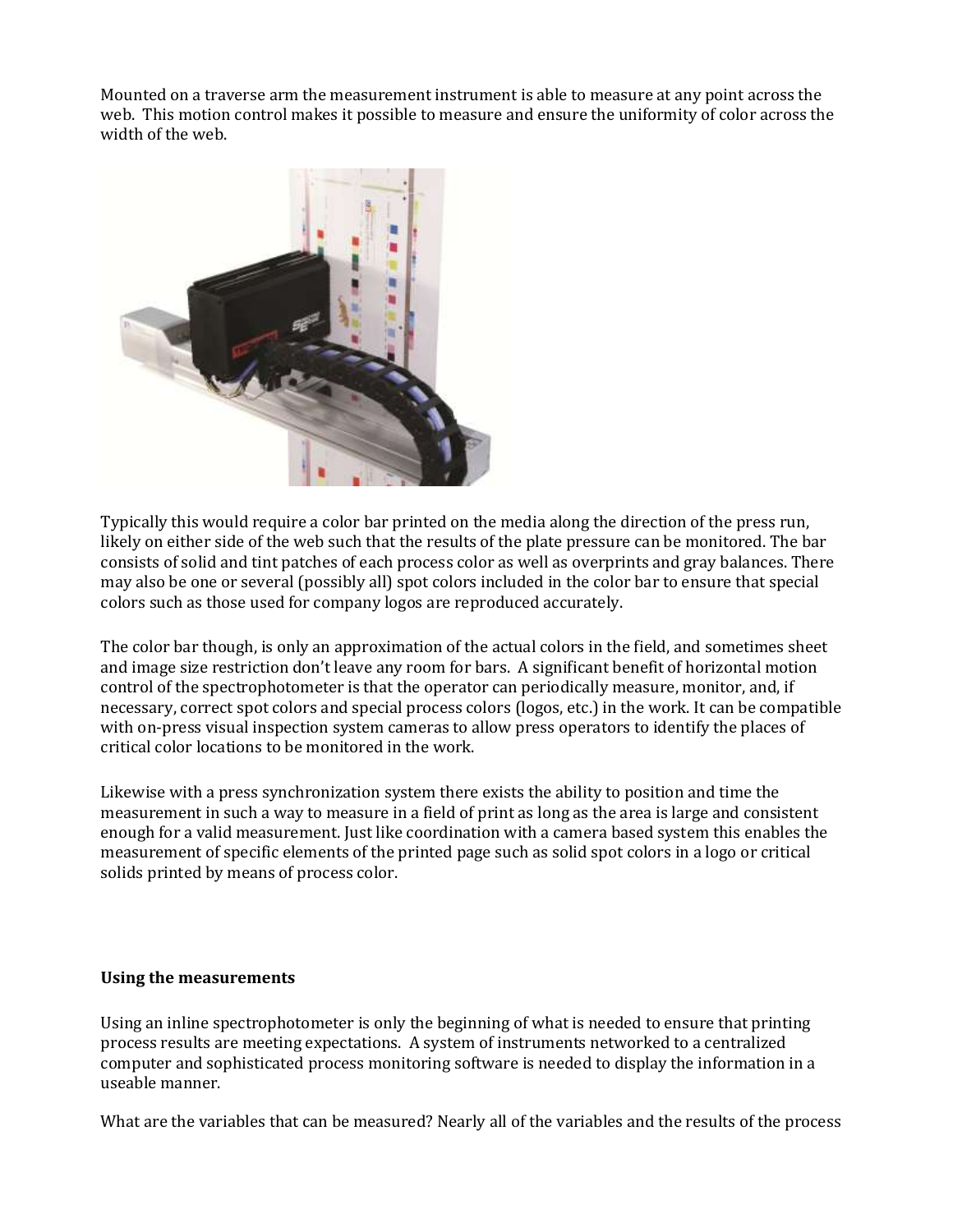can be measured. They include:

- Ambient temperature
- Ambient Humidity
- Ink viscosity
- Ink PH
- Drier temperatures (if applicable)
- Media temperature

Measurement is only the first step of process control. The next phase is to take the real-time color measurement data and the data received from the other print variables and feed it into a centralized computer system that collects organizes and displays all the resulting data. The ability to simultaneously monitor both the real-time color measurement data and the other print variables allows the press operator to prevent color problems before they occur. The additional benefit is that it also gets the press to color faster.

A comprehensive process monitoring system needs to provide:

- Real time reporting of the process variable data
- Real time reporting of the process output data
- The ability to set control limits on the data such as density, delta E, dot gain
- The ability to compare results with reference colors
- The ability to alert the operator if the process is going out of control



Real time data can ensure that the process is working as it should, but the operator also needs to know how the print process is trending. Is the color data on a trajectory to go beyond the acceptable limits? This can only be determined by examining trend data. Trending allows the operator to view the process output over time. This is where the power of process control really pays off. Being able to spot a continuing decrease in density or other result trend BEFORE the process is out of control avoids costly waste. The system needs to allow the operator to see the output in familiar formats and in easy to read graphs that facilitate continuous monitoring.